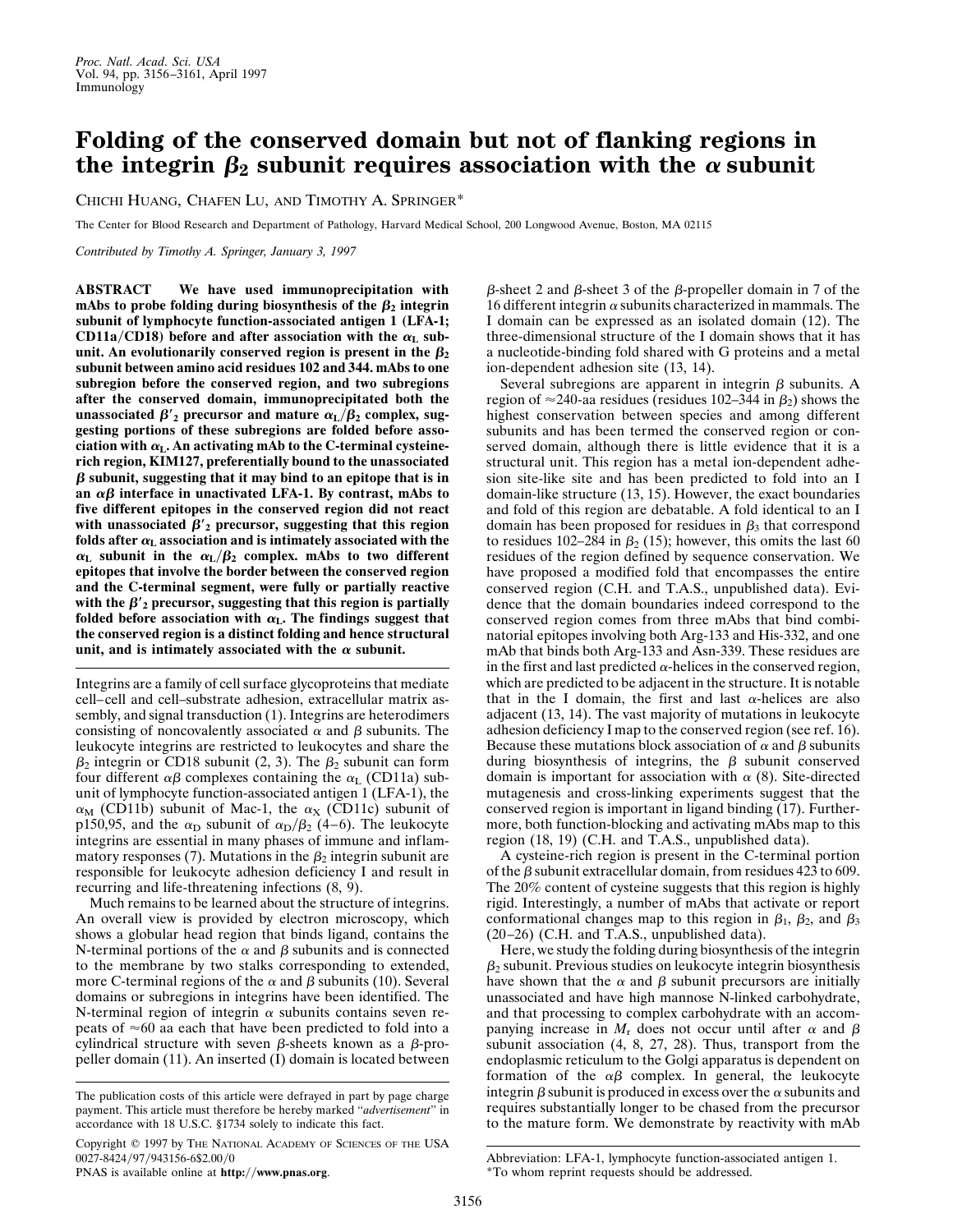that regions of the  $\beta_2$  subunit extracellular domain that precede and follow the conserved domain are folded before association with  $\alpha$ <sub>L</sub>. Folding of the conserved domain is not completed until after association with  $\alpha$ <sub>L</sub>; however, portions of the predicted C-terminal  $\alpha$ -helix and possibly the N-terminal  $\alpha$ -helix appear to be folded before association with  $\alpha_L$ .

## **MATERIALS AND METHODS**

**mAbs and Cell Lines.** The mouse anti-human CD18 mAbs TS1/18, CBR LFA-1/2, CBR LFA-1/7, CD11a mAb TS1/22, and X63 myeloma IgG1 were described (26, 29). Antibody 1C11 was obtained through the Fourth International Leukocyte Workshop. Antibodies  $6.7$  (30), CLB LFA-1/1 (31), and L130 were obtained through the Fifth International Leukocyte Workshop. CLB-54 was a gift from R. Van Lier (University of Amsterdam). 11H6 was a gift from H. J. Bühring (Med Klinik II, FACS Laboratory, Tübingen, Germany). Rat antibodies YFC51.1 and YFC118.3 were gifts from G. Hale (32). GRF1 was a gift from F. Garrido (Servicio de Analisis Clinicos, Spain). MEM-48 was a gift from V. Horejsí (Institute of Molecular Genetics, Czechoslovakia). MAY.017 was a gift of Y. Ohashi (33). KIM127 and KIM185 were gifts of M. Robinson (34). Many of these mAbs were characterized in the Fourth (35) and Fifth (36) International Leukocyte Workshops.

The JY B lymphoblastoid line, and the mutant Jurkat- $\beta$ 2.7 T lymphoblastoid cell line that lacks the LFA-1  $\alpha$  subunit but retains the  $\beta_2$  subunit (37), were grown in RPMI 1640 medium supplemented with 10% fetal bovine serum, 2 mM glutamine, and 50  $\mu$ g/ml gentamicin. The murine T lymphoblastoid cell line EL-4 was grown in the same medium containing an additional 50  $\mu$ M 2-mercaptoethanol.

**Metabolic Labeling, Immunoprecipitation, and Electrophoresis.** Cultured cells were washed once with cysteine-free RPMI 1640 medium plus 15% dialyzed fetal bovine serum and were resuspended to  $5 \times 10^6$  cells/ml in the same medium. After incubation for 45 min, cells were pulsed with 500  $\mu$ Ci/ml  $(1 \text{ Ci} = 37 \text{ GBq})$  [<sup>35</sup>S]cysteine (ICN) for 1 h. Half of the cells were harvested and the remaining cells were chased for 12–16 h by adding an equal volume of RPMI 1640 medium containing  $500 \mu$ g/ml cysteine. Labeled cells were lysed with Triton X-100 buffer, and lysates were subjected to immunoprecipitation, reducing SDS/PAGE, and fluorography as described (38).

## **RESULTS**

A panel of mouse and rat mAbs specific for the human  $\beta_2$ integrin subunit, and one rat mAb specific for the mouse  $\beta_2$ integrin subunit, were used in this study. Eleven mAb recognize 7 different epitopes in the conserved region, all but 1 of which are defined at the level of individual human/mouse amino acid substitutions (C.H. and T.A.S., unpublished data) (Fig. 1). Seven mAbs recognize epitopes in the subregion preceding the conserved domain and in at least two subregions following the conserved domain. All mAbs to human  $\beta_2$  could immunoprecipitate the human LFA-1  $\alpha_L/\beta_2$  complex from lysates of JY cells pulsed for 1 h with [35S]cysteine and chased for 16 h, as shown by coprecipitation of the mature  $\alpha_L$  and  $\beta_2$ subunits (Fig. 2*A*, lanes 2–17; Fig. 2*C*, lanes 3, 4). However, mAb KIM127 precipitated very little mature  $\alpha$ <sub>L</sub> and  $\beta$ <sub>2</sub> (Fig. 24, lane 15). The mature  $\alpha$ <sub>L</sub> and  $\beta$ <sub>2</sub> subunits were also precipitated by a mAb to the  $\alpha$ <sub>L</sub> subunit (Fig. 2A, lane 18). Although the absolute amount of mature  $\alpha_L$  and  $\beta_2$  precipitated by different mAbs varied, the ratio of the intensities of the  $\alpha$ <sub>L</sub> and  $\beta_2$  subunits was the same in all cases, with slightly more label in  $\beta_2$  than  $\alpha_L$ .

A subset of mAbs precipitated the  $\beta'$ <sub>2</sub> precursor in addition to mature  $\alpha$ <sub>L</sub> and  $\beta$ <sub>2</sub>. These include mAbs that bind to epitopes in the two subregions C terminal to the conserved domain (Fig. 2*A*, lanes 2, 4, 5, 13, 15, and 16). Even among mAbs that precipitated the mature  $\alpha_L\beta_2$  complex weakly, some detectably precipitated the  $\beta'$ <sub>2</sub> precursor (Fig. 2*A*, lanes 2, 6, 8, and 15). Interestingly, KIM127, which is an activating mAb that binds to cells at  $37^{\circ}$ C but not at  $4^{\circ}$ C and maps to the cysteine rich region (21, 40), preferentially precipitated the  $\beta'$ <sub>2</sub> precursor compared with mature  $\alpha_L/\beta_2$  (Fig. 2A, lane 15). Two mAbs that bind a combinatorial epitope involving H332 and N339 predicted to lie in the last half of the C-terminal  $\alpha$ -helix of the conserved domain also precipitated the  $\beta'$ <sub>2</sub> precursor (Fig. 2*A*,



FIG. 1. Schematic diagram of the extracellular domain of the integrin  $\beta_2$  subunit. The conserved domain, from residues 102 to 344, is shaded gray and shown schematically according to its predicted secondary structure (C.H. and T.A.S., unpublished data). Arrows and rectangles represent predicted  $\beta$ -strands and  $\alpha$ -helices, respectively. The regions from amino acids 1–101 and 345 to the end of the extracellular domain at 678 are shown as black bars and are to scale with one another but not with the conserved domain. All cysteines are shown as vertical lines, and the best characterized disulfides in  $\beta_3$  (39) are shown as connections between the homologues cysteines in  $\beta_2$ . The localization of species-specific residues recognized by mAbs is described elsewhere (C.H. and T.A.S., unpublished data). Regions were mapped with mouse-human  $\beta_2$  chimeras and single amino acid substitutions. The regions defined by chimeras are further delimited by excluding regions at their borders identical between mouse and human, and thus regions specified in the figure are narrower than reported elsewhere.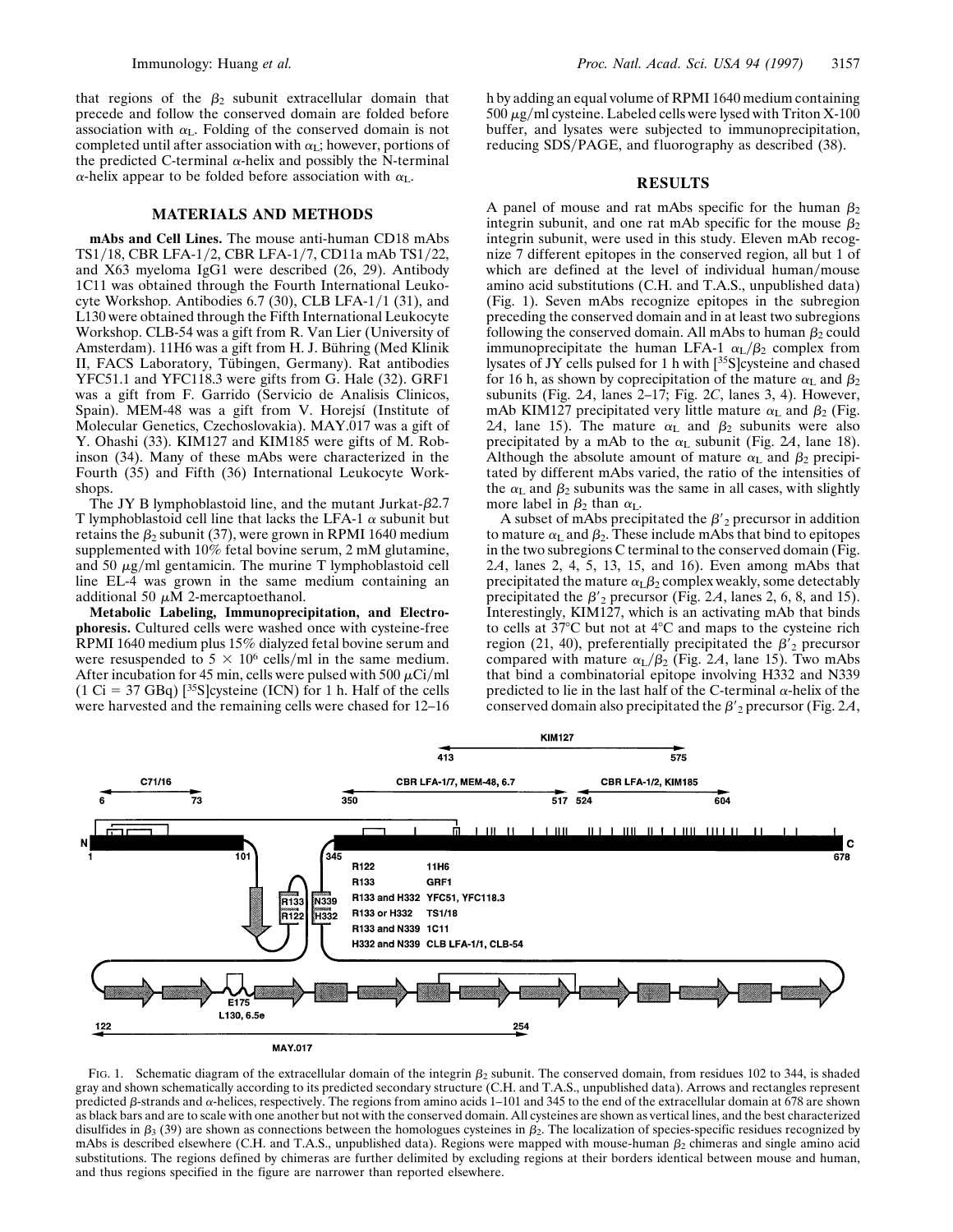

FIG. 2. Immunoprecipitation of LFA-1 subunits from JY lymphoblastoid cells. (*A* and *C*) Cells were pulsed for 1 h with [35S]cysteine and chased for 16 h with unlabeled cysteine. (*B* and *D*) Cells were pulsed for 1 h with [35S]cysteine. (*A* and *B*) Lysates were immunoprecipitated with X63 myeloma IgG1 as control (lane 1), mouse anti-human  $\beta$  subunit (lanes 2–17), and mouse anti-human  $\alpha$ <sub>L</sub> subunit (lane 18) mAbs. As a control, mature LFA-1 was precipitated with TS1/18 mAb from lysates of JY cells that were pulsed and chased for 16 h  $(B,$  lane 19). (*C* and *D*) A separate experiment with 11H6 mAb (lane 3), a batch of which was obtained after other work was completed. Controls with X63 myeloma IgG1 (lane 1), mAb to  $\alpha_L$ (lane 2), and CBR LFA-1/2 mAb to  $\beta_2$  (lane 4) were included. Precipitates were subjected to reducing SDS/7.5% PAGE and fluorography. The positions of mature  $\alpha_L$ ,  $\alpha'_L$  precursor, mature  $\beta_2$ , and  $\beta'_{2}$  precursor subunits are indicated. Molecular weight standards are myosin (200 kDa),  $\beta$ -galactosidase (116 kDa), phosphorylase b (97 kDa), and serum albumin (66 kDa).

lanes 6 and 10). Moreover, one mAb that binds a combinatorial epitope involving R133 and N339, which are predicted to lie in the first and last  $\alpha$ -helices, respectively, weakly precipitated the  $\beta$ '<sub>2</sub> precursor (Fig. 2*A*, lane 8). By contrast, eight mAbs that map to four other epitopes in the conserved domain precipitated little if any  $\beta'$ <sub>2</sub> precursor (Fig. 2A, lanes 3, 7, 9, 11, 12, 14, and 17; Fig. 2*C*, lane 3).

Association of  $\beta'$ <sub>2</sub> with  $\alpha'$ <sub>L</sub> precedes carbohydrate processing, resulting in the maturation to  $\beta_2$  and  $\alpha_L$ ; therefore, even mAbs specific for the  $\alpha$  subunit can precipitate small amounts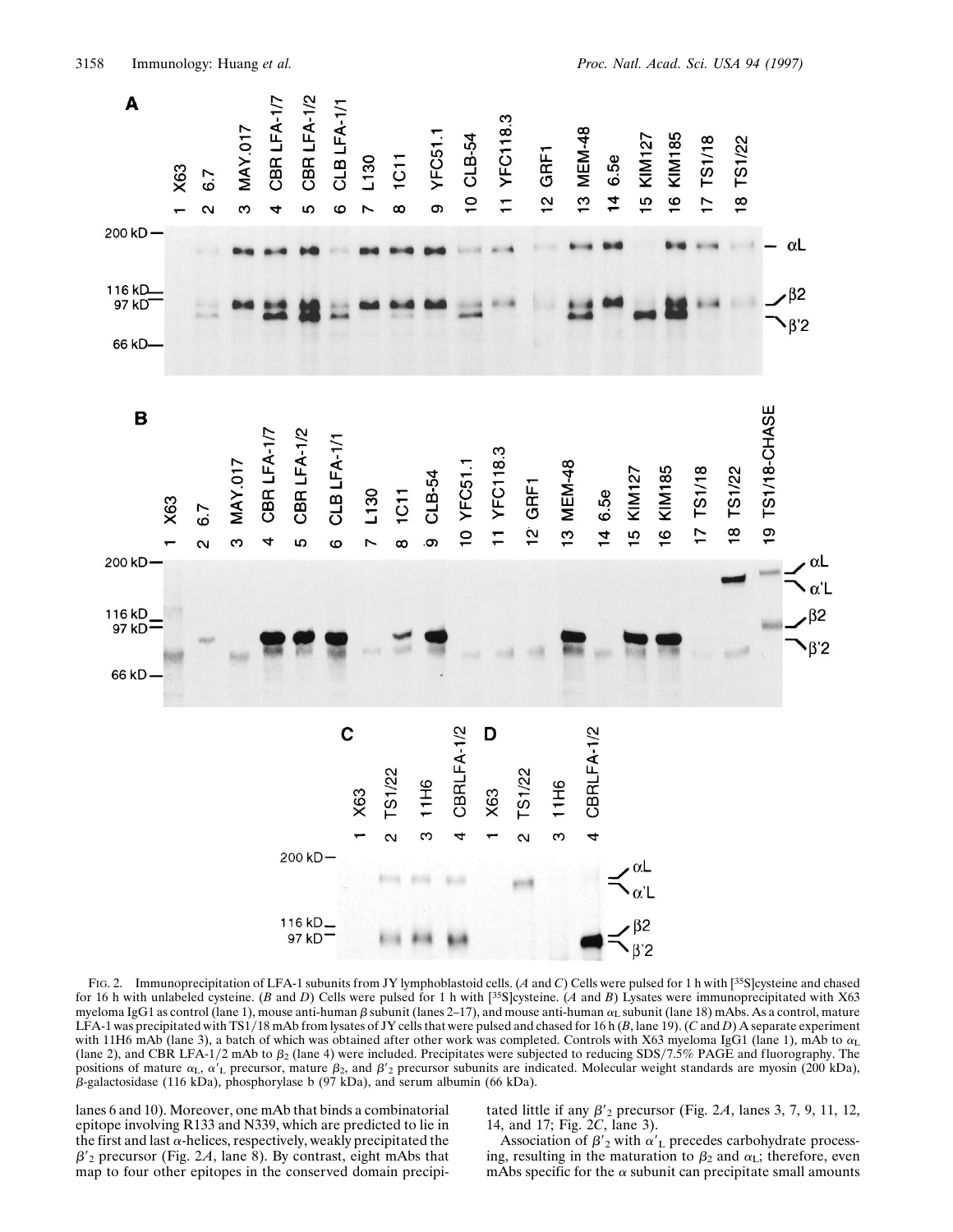

FIG. 3. Immunoprecipitation of  $\beta'$ <sub>2</sub> subunit precursor from mutant Jurkat- $\beta_2$ .7 cells that lack leukocyte integrin  $\alpha$  subunits. Mutant Jurkat- $\beta_2$ .7 T lymphoblastoid cells were pulsed with [35S]cysteine for 1 h and chased with unlabeled cysteine for 12 h. Lysates were immunoprecipitated with X63 myeloma IgG1 control (lane 1), mouse anti-human LFA-1  $\beta$  subunit (lanes 2–17), and mouse anti-human LFA-1  $\alpha$  subunit (lane 18) mAbs and subjected to reducing SDS/7.5% PAGE. The position of the  $\beta'_{2}$  precursor is indicated.

of  $\beta'$ <sub>2</sub> (27). To better study reactivity with unassociated  $\beta'$ <sub>2</sub>, cells were pulse labeled for 1 h. Under these conditions, mAbs to  $\beta_2$  precipitated only  $\beta'$ <sub>2</sub> precursor (Fig. 2*B*, lanes 2, 4–6, 8, 9, 13, 15, and 16), and mAbs to  $\alpha_L$  precipitated only  $\alpha'_L$ precursor (Fig. 2*B*, lane 18). Significant  $\alpha\beta$  association does not occur until later time points, as shown previously (4, 41) and confirmed after a 16-h chase (Fig. 2*B*, lane 19). The same reactivity with  $\beta'$ <sub>2</sub> precursor was seen as with chased cells. mAbs to subregions C-terminal to the conserved domain precipitated  $\beta'_{2}$  (Fig. 2*B*, lanes 2, 4, 5, 13, 15, and 16), as did mAb to the epitope involving H332 and N339 in the conserved domain (Fig. 2*B*, lanes 6 and 9). Again, precipitation by mAb 1C11 to the epitope involving R133 and N339 was weak (Fig. 2*B*, lane 8). Furthermore, mAbs to the five other epitopes in the conserved domain did not precipitate the  $\beta'_{2}$  precursor (Fig. 2*B*, lanes 3, 7, 10–12, 14, and 17; Fig. 2*D*, lane 3).

To further discriminate between  $\beta_2$  subunit epitopes that were dependent and independent of subunit association, we



FIG. 4. Immunoprecipitation of pulse-labeled and pulse-chased murine LFA-1. The murine T cell line, EL-4 was pulsed for 1 h with [<sup>35</sup>S]cysteine, and half of the cells were chased for 16 h with unlabeled cysteine. Cell lysates were immunoprecipitated with control X63 myeloma IgG1, rat anti-mouse LFA-1  $\alpha$  subunit mAb M7/14, or rat anti-mouse  $\beta_2$  mAb C71/16. The precipitates were subjected to reducing SDS/7.5% PAGE. The positions of the mature  $\alpha_{\rm L}$ , precursor  $\alpha'$ <sub>L</sub>, mature  $\beta_2$ , and precursor  $\beta'$ <sub>2</sub> subunits are indicated.

utilized a mutant Jurkat T lymphoblastoid cell line that synthesizes  $\beta'$ <sub>2</sub> but not  $\alpha'$ <sub>L</sub> precursor and lacks surface expression of LFA-1 (37). Cells were pulsed with [35S]cysteine for 1 h and chased for 12 h to allow a long time for  $\beta_2$  subunit folding. The same reactivities with the  $\beta'$ <sub>2</sub> precursor were observed as in pulsed and pulse-chased JY cells. mAbs to subregions following the conserved domain (Fig. 3, lanes 2, 4, 5, 13, 15, and 16) and to H332 and N339 (Fig. 3, lanes 6 and 9) precipitated  $\beta'$ <sub>2</sub> precursor; the mAbs to R133 and N339 precipitated  $\beta'$ <sub>2</sub> precursor weakly (Fig. 3, lane 8); and mAbs to the four other conserved domain epitopes did not precipitate  $\beta'$ <sub>2</sub> (Fig. 3, lanes 3, 7, 10–12, 14, and 17). As shown previously (37), nothing was precipitated with a mAb to  $\alpha$ <sub>L</sub> (Fig. 3, lane 18).

Folding of the region N-terminal to the conserved domain was studied with the rat C71/16 mAb to murine  $\beta_2$ . After a 1-h pulse little  $\beta'$ <sub>2</sub> or  $\beta$ <sub>2</sub> were associated with  $\alpha$ <sub>L</sub> and  $\alpha'$ <sub>L</sub> as shown by precipitation with anti- $\alpha$ <sub>L</sub> mAb (Fig. 4, lane 2), yet a large amount of  $\beta'$ <sub>2</sub> precursor was precipitated by the mAb to  $\beta_2$ (Fig. 4, lane 3). After a 16-h chase, the mAb to  $\alpha$ <sub>L</sub> precipitated only mature  $\alpha$ <sub>L</sub> and  $\beta_2$ , whereas the mAb to  $\beta_2$  precipitated  $\alpha$ <sub>L</sub>,  $\beta_2$ , and  $\beta'_2$ , consistent with an excess of  $\beta'_2$  over  $\alpha'_{\rm L}$  and the longer time required for maturation of  $\beta'$ <sub>2</sub> (4, 27, 41). These findings suggest that the  $C71/16$  mAb reacts with unassociated  $\beta'_{2}$ , and that its epitope in the region N-terminal to the conserved domain is folded before association with  $\alpha'_{L}$ .

## **DISCUSSION**

We have used mAbs to probe the folding during biosynthesis of the integrin  $\beta_2$  subunit. We have demonstrated that folding of N-terminal and C-terminal segments of the  $\beta_2$  subunit is independent of the conserved domain, and that folding of most of the conserved domain requires association with  $\alpha$ . We believe it is reasonable to suppose that the mAbs studied here, like all other characterized mAbs, are conformationdependent (42) and thus good probes of folding. Furthermore, a number of the mAbs studied here have been tested in Western blot analyses and have been found to react with nonreduced but not reduced  $\beta_2$ , demonstrating dependence on conformation (21, 26).

Regions N-terminal and C-terminal to the conserved domain were found to be folded before  $\alpha$  subunit association. One epitope was present on the unassociated  $\beta$  subunit precursor in the region between residues 6 and 73. Epitopes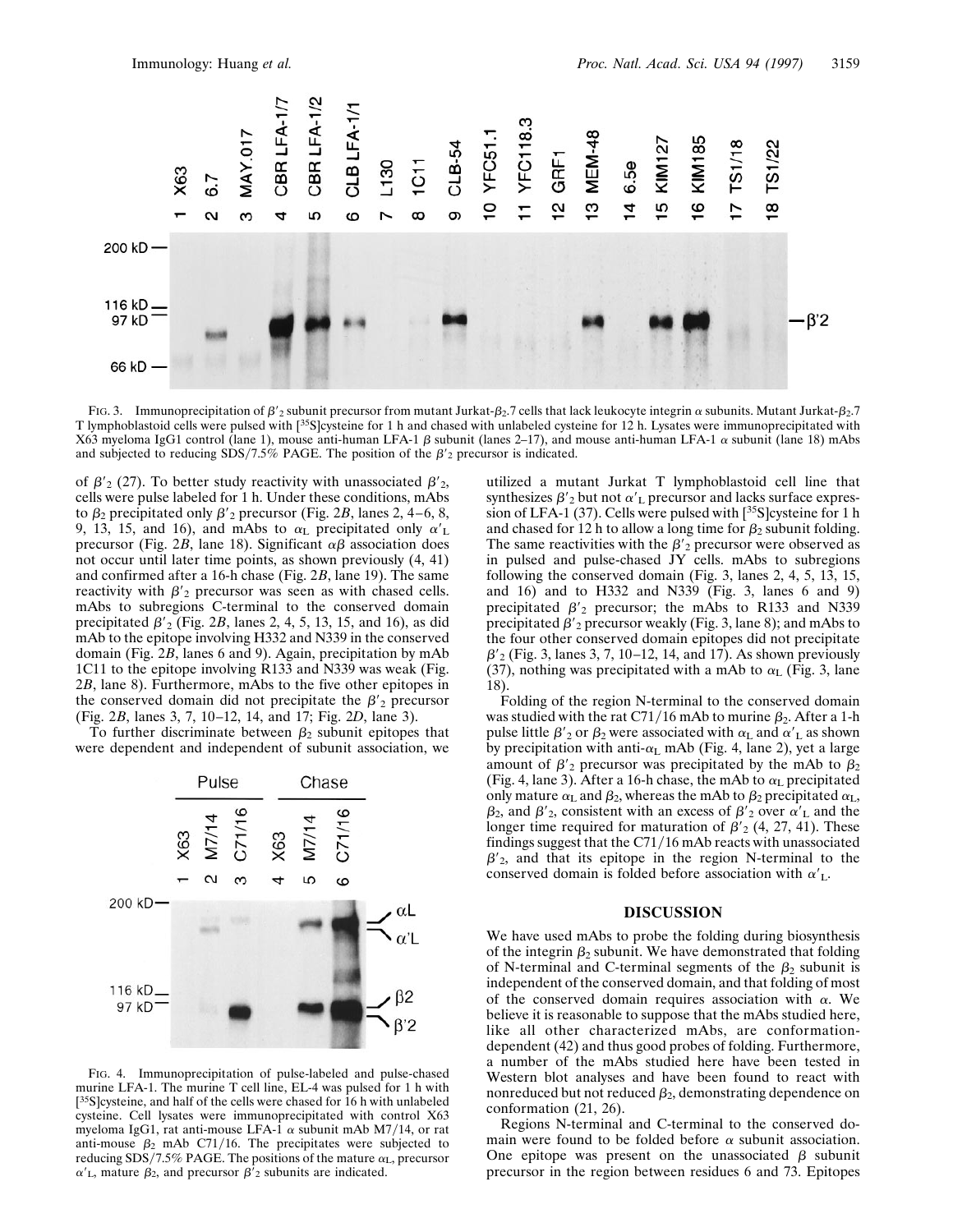defined by three different mAbs were present on the unassociated  $\beta$  subunit precursor between residues 350 and 517, and epitopes recognized by two mAbs were present between residues 524 and 604 (Fig. 1). It is not known whether mAbs that map to the same subregion recognize the same or different human/mouse amino acid substitutions, but species-specific differences in these latter two regions are abundant. Another mAb, KIM127, was mapped in a separate study to residues 413–575 (21). KIM127 and KIM185 recognize spatially distinct epitopes because they do not cross-block one another; furthermore, although CBR LFA- $1/2$  and KIM127 are both activating mAbs, the epitope for KIM127 is temperaturedependent  $(40)$  whereas that of CBR LFA-1/2 is not  $(26)$ . Because mAbs to protein antigens generally interact over a surface area of  $750-900$  Å  $(43)$ , our results suggest that substantial portions of the regions N-terminal and C-terminal to the conserved region adopt a near-native protein fold before association with leukocyte integrin  $\alpha$  subunits.

There are several interesting correlations between our results and work on the disulfide bond structure and proteasesusceptibility of the integrin  $\beta_3$  subunit (39, 44). All 56 cysteines in integrin  $\beta_2$  and  $\beta_3$  are conserved and the disulfide bond structure is expected to be identical (39). Both of the folded regions defined here are rich in disulfides (Fig. 1). Furthermore, there is a long-range disulfide bond between these two regions that links residues Cys-5 and Cys-435 (39). Approximately the same regions are highly resistant to digestion under native conditions of  $\alpha_{\text{IIb}}/\beta_3$  with a variety of proteases and remain in a ''core'' that contains residues 1–52 and 423–622 (44). Therefore, the regions N-terminal and C-terminal of the conserved domain in the  $\beta_2$  subunit not only appear folded before association with  $\alpha$ , but may well fold together with one another into a common structural unit.

By contrast, substantial portions of the conserved domain appear not to fold until after association with  $\alpha$ . Nine mAb to five different epitopes within the conserved domain did not precipitate the unassociated  $\beta$  subunit, but precipitated the  $\alpha\beta$ complex. These mAbs do not require species-specific residues from the  $\alpha$  subunit because they react equally well with human  $\alpha_{\rm L}/$ human  $\beta_2$  and murine  $\alpha_{\rm L}/$ human  $\beta_2$  as demonstrated by immunofluorescence with mouse  $\times$  human hybrid T cell lines (45) (data not shown). A caveat is that non-species-specific portions of the  $\alpha$  subunit could be required for completion of a species-specific  $\beta$  subunit epitope. However, because speciesspecific substitutions are expected to be present near the center of epitopes, this interpretation appears less likely than dependence on association for folding, particularly as a general explanation for our results with multiple mAbs to five different epitopes. The mAbs that recognized  $\beta$  only after association with  $\alpha$  include three specific for residue E175, one specific for residue R122, one specific for residue R133, and three specific for a combinatorial epitope involving R133 and H332 (C.H. and T.A.S., unpublished data). Within this latter group specificities differ, since reactivity with mAb  $TS1/18$  is lost only when both R133 and H332 are substituted with corresponding mouse residues, whereas reactivity with YFC51.1 and YFC118.3 is lost when either residue is substituted. A further mAb, MAY.017, could not be assigned to a specific amino acid residue, but appears to recognize a combinatorial epitope involving residues both in the region of 122–163 and 164–254. The results with these mAbs suggest that a substantial portion of the conserved domain is at least partially unfolded in the unassociated  $\beta_2$  subunit, and that folding is not completed until after association with the  $\alpha$  subunit. Differential reactivity with  $\alpha\beta$  compared with free  $\beta$  has also been observed using a smaller set of  $\beta_2$  mAb with secreted, truncated  $\alpha_x/\beta_2$  (46) or  $\alpha_{\rm L}/\beta_2$  (C.L. and T.A.S., unpublished data) compared with secreted, truncated  $\beta_2$ .

It was interesting that three mAbs to two different epitopes in the conserved domain could recognize the unassociated  $\beta$  subunit, and that all recognized as part of their epitope N339, which is on the border of this domain. Two mAbs recognize H332 and N339, which are predicted to be on the same face of an  $\alpha$ -helix that is the final secondary structure element in one model of the conserved domain (C.H. and T.A.S., unpublished data). Reactivity of these mAbs is lost when N339 is substituted, and only partially lost when H332 is substituted. The ratio of  $\alpha_L/\beta_2$  complex to  $\beta'$ <sub>2</sub> precursor precipitated by these two mAbs appeared to be the same as for mAbs to the C-terminal regions that are independent of association (Fig. 2), which suggests that this putative  $\alpha$ -helix, or at least the part of the helix containing residue N339, and surrounding regions recognized by these mAbs, are almost fully folded before association with  $\alpha$ <sub>L</sub>. The 1C11 mAb recognizes N339 and R133. The latter residue is predicted to be on the first  $\alpha$ -helix in the conserved domain; helices bearing R133 and N339 may correspond to the neighboring  $\alpha$ -helices 1 and 7 in the I domain. Reactivity with 1C11 mAb is lost when both R133 and N339 are substituted with mouse residues and retained when only one is substituted. The 1C11 mAb clearly reacts with the unassociated  $\beta_2$  precursor, but less well than with the  $\alpha_L/\beta_2$ complex. This could suggest that there is some association between these two  $\alpha$ -helices before association with the  $\alpha$ subunit. The conserved domain might be partially folded in the unassociated  $\beta$  subunit, or folding together of the N-terminal and C-terminal segments of the  $\beta$  subunit might bring these regions together. However, because reactivity is retained when either R133 or N339 is substituted, an alternative possibility is that antibody binding could occur even without association between the two predicted  $\alpha$ -helices.

Our results on the conserved domain of  $\beta_2$  correlate with proteolysis and disulfide studies on this region in  $\beta_3$ . In native  $\alpha_{\text{IIb}}/\beta_3$ , the regions between residues 100–150 and 308–324 are the most sensitive to proteolysis (44), and the conserved domain has only two disulfide bonds (Fig. 1) (39).

We report elsewhere that in the LFA-1  $\alpha$ <sub>L</sub> subunit, subregions in the  $\beta$ -propeller domain require  $\beta$  subunit association for folding, whereas folding of the I domain is independent of the  $\beta$ -propeller domain and association with the  $\beta$  subunit (38). Probes were unavailable to assess the status of a substantial portion of the  $\alpha$  subunit extracellular domain that is C-terminal to these two domains. Since the N-terminal regions of the integrin  $\alpha$  and  $\beta$  subunits appear to associate as shown by electron microscopy (10), these results may suggest that the  $\beta$  subunit conserved domain and the  $\alpha$  subunit  $\beta$ -propeller domain associate with one another; however, other regions that have not been probed with mAbs might also be unfolded in the isolated  $\alpha$  and  $\beta$  subunits and contribute to the observed interactions. Because both the  $\beta$ -propeller domain and the conserved domain are important in ligand binding, the mode of interaction between them is of considerable interest. The  $Ca^{2+}$ -binding motifs in integrin  $\alpha$  subunits are predicted to be in close proximity to one another on the lower surface of the  $\beta$ -propeller domain (11). Because removal of Ca<sup>2+</sup> weakens association between integrin  $\alpha$  and  $\beta$  subunits (47, 48), and can activate ligand binding by LFA-1 (49), this surface may be involved in interaction with the  $\beta$  subunit, and in particular with the conserved domain.

Our studies suggest that among several subregions of the  $\beta$ subunit, the conformation of the conserved domain is most dependent on  $\alpha$  subunit association. However, other regions may also participate in subunit interfaces, while retaining conformations more nearly resembling those present in the unassociated  $\alpha$  and  $\beta$  subunits. This may be the case in the cysteine-rich, C-terminal portion of the  $\beta$  subunit. A number of mAbs that can induce integrin activation or report activation map to C-terminal regions of the  $\beta$  subunits (20, 22–26) (C.H. and T.A.S., unpublished data). KIM127 mAb can induce integrin activation (40) and bound preferentially to the unassociated  $\beta_2$  subunit compared with the  $\alpha\beta$  complex. This mAb,